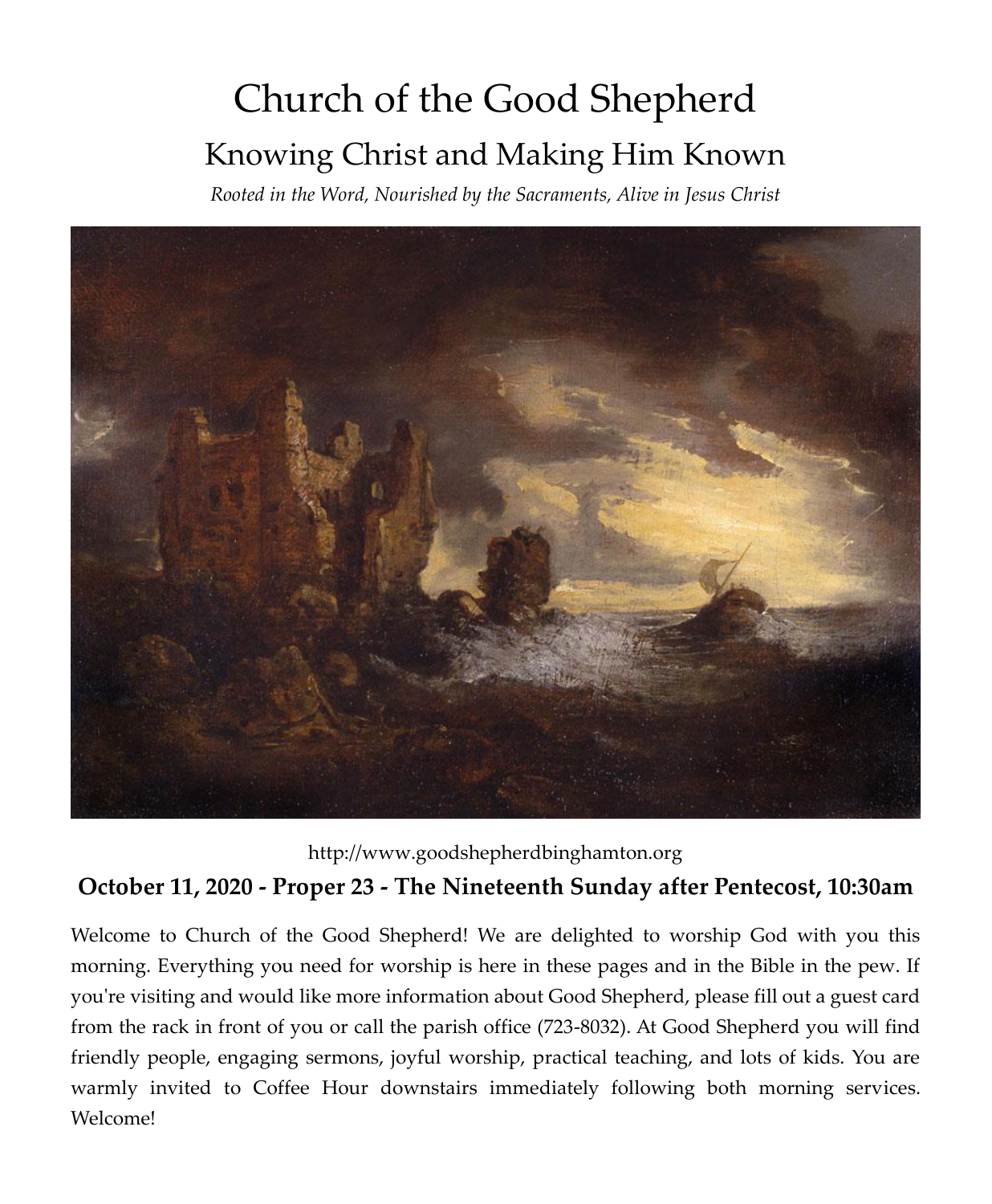# **Weekly Update, October 11, 2020 Ongoing Ministries**

**Tuesday Morning Bible Study** This bible study meets every Tuesday morning at 9:05am to walk through different books of the bible, verse by verse. Taught by Matt Kennedy in the main room of the parish hall. This class can be viewed in person or online each week by livestream. For more information, please contact the church office.

**Thursday Evening Beginner's Bible Study** The Thursday evening bible study is a beginner's bible study that normally takes place in the green youth classroom at 6pm each week following the Shepherd's Bowl Community dinner, however it is currently being taught online. This is a great place to connect with others and learn more about what God has to say to us through his word.

**Shepherd's Bowl Community Dinner** Each Thursday evening, Good Shepherd offers a free community dinner to all. The Shepherd's Bowl ministry seeks to give a nutritious meal to the people of Good Shepherd and the wider community. If you are able, this is a great time to get to know others in our community and congregation and have a free meal! Shepherd's Bowl is currently being served as a take away meal due to the health and safety concerns surrounding the covid epidemic.

**Friday Morning Men's Bible Study** Each Friday morning, a group of men gather at 6:30am to share bible study and prayer time together. Men of any age are welcome to attend. This study is currently meeting online and in person. If you are interested in learning more about this study, please email Pastor Matt, Jonathan Groves, or contact the church office.

**Good Shepherd Youth Group** Youth Group meets on Sunday night from 6:00 – 7:30pm at Good Shepherd. All youth between the ages of 12-18 are welcome to join as the youth group continues to study the book of Romans. Please contact Tyler Van Fossen if you'd like to know how to help or be involved in the Good Shepherd Youth Group in any way. Email: tvf.arrowhead@gmail.com.

**Good Shepherd Member Food Pantry** The Good Shepherd Member Food Pantry has food available. Please contact a member of the staff or the church office if you need access to the pantry.

**Christian Education for All** Each Sunday morning at 9:15am there is a Christian Education class (Sunday School) provided. Adult Education takes place in the parish hall, but is currently being taught in the tent on the garage lawn, and children's classes are currently on hold. Please contact Anne Kennedy for more information.

The current Christian Ed series is being taught by Matt Kennedy and is called *Controversies of the Apostolic Age*.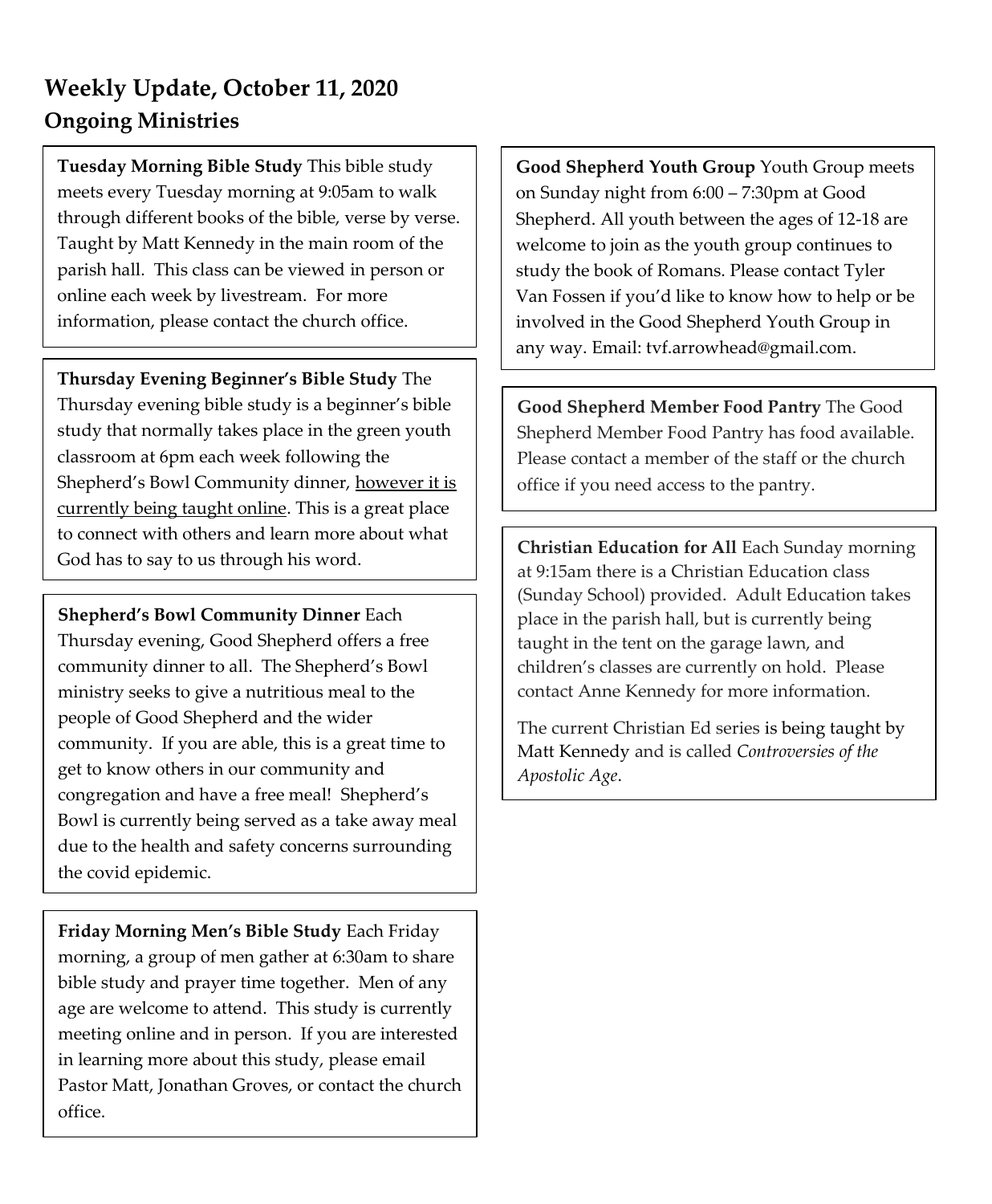#### **Week at a Glance Schedule, October 11 - October 18, 2020**

### **Sunday**

| 8:00am    | Service of Holy Eucharist, no music           |
|-----------|-----------------------------------------------|
| $9:15$ am | Christian Ed for adults and children          |
|           | (online and outdoor observance                |
|           | available)                                    |
| 10:30am   | Service of Holy Eucharist (indoor,            |
|           | online, and outdoor observance                |
|           | available)                                    |
| 12:30pm   | Please feel free to bring your own            |
|           | lunch and seating, and enjoy some             |
|           | social time in the parking lot after          |
|           | the service.                                  |
|           | Youth Group – Meet in the Good                |
|           | <del>Shepherd parish hall, Led by Tyler</del> |
|           | <del>Van Fossen</del>                         |

#### **Monday**

6:30pm Vestal Eastside Mission Group *(see blurb for more information)*

#### **Tuesday**

9:05am Tuesday Morning Bible Study 7:00pm Binghamton Southside Mission Group *(see blurb for more information)*

#### **Wednesday**

| $7:00 \text{pm}$   | Bing. Westside Mission Group          |
|--------------------|---------------------------------------|
|                    | (see blurb for more information)      |
| 7:00 <sub>pm</sub> | <b>Vestal 4 Corners Mission Group</b> |
|                    | (see blurb for more information)      |

#### **Thursday**

| 5:30 <sub>pm</sub> | Shepherd's Bowl Community |
|--------------------|---------------------------|
|                    | Dinner                    |
| $6:00 \text{pm}$   | Beginner's Bible Study    |

#### **Friday**

6:30am Men's Breakfast and Bible Study

### **Saturday**

#### **Sunday**

| 8:00am             | Service of Holy Eucharist, no        |
|--------------------|--------------------------------------|
|                    | music                                |
| 9:15am             | Christian Ed for adults and          |
|                    | children (online and outdoor         |
|                    | observance available)                |
| 10:30am            | Service of Holy Eucharist (indoor,   |
|                    | online, and outdoor observance       |
|                    | available)                           |
| 12:30pm            | Please feel free to bring your own   |
|                    | lunch and seating, and enjoy some    |
|                    | social time in the parking lot after |
|                    | the service.                         |
| 6:00 <sub>pm</sub> | Youth Group – Meet in the parish     |
|                    | hall, Led by Tyler Van Fossen        |
|                    |                                      |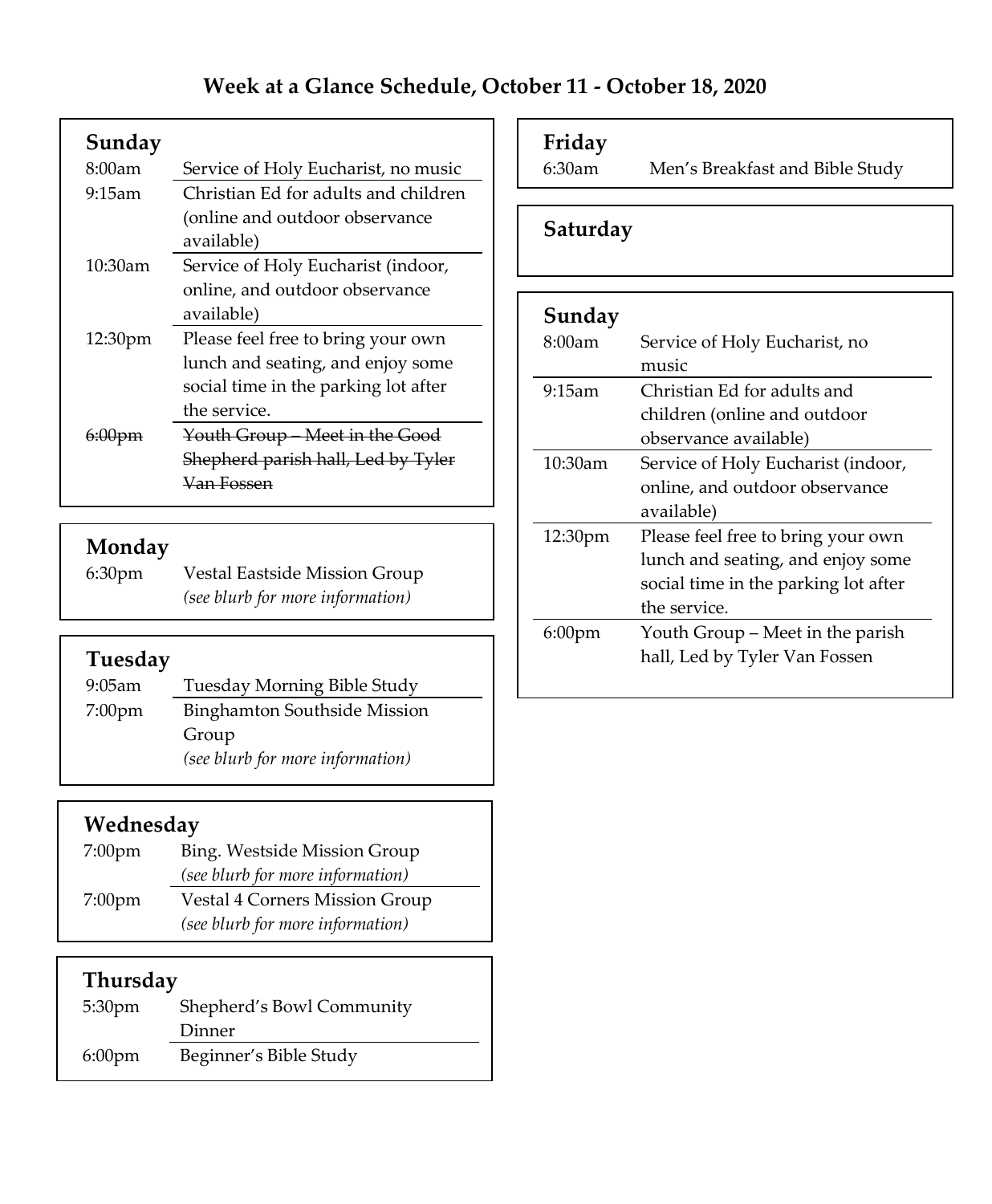#### *Please Pray For…*

**Anglican Church of North America** In the ACNA Cycle of Prayer, today we pray for the Provincial office and The Rev. Canon Alan Hawkins, Chief Operating Officer and his wife Angela. **Diocese of the Living Word** Non-Parochial • Deacon Ife Ojetayo • Ven. Tony Seel • Deacon Phil Shade • Rt. Rev. Bill Sloane • Inactive and Retired Clergy of ADLW • Clergy Widows **For the Homebound** Betty Cancellieri, Kay Seaman, Lilian Malinak, Charles Mabula, Charles Hadley **For the Sick** Peyton, Rick, Jason D., Doug & Maureen, Charles, Russ, Bill, Debbie, Bob, Hal and Carol, Joe B., Kay, Bev, Evelyn Martin, Kathy, Eileen, Fred, Andrew, Larry Dimmick, Chris, Lillian, Diane Price, Keith LaGier, Lin, Bruce, Susan Dewing **Missionaries** Pray for the Community Health Evangelism team in Nicaragua as they minister to the people there.

#### **Serving at Good Shepherd, October 11, 2020**

Altar Guild: Karen Berman Shepherd's Bowl: Matt Kennedy with sub team Usher (8:00): Terry Ray Reader (8:00): Pastoral Assistant Reader (10:30): Amber Lovell Crucifer: Aedan Kennedy Acolytes: Gwendolyn and Rowan Kennedy Usher (10:30): Jason Carlton Tellers: Helen Cetton and Scott Pineau

#### **Serving at Good Shepherd, October 18, 2020**

Altar Guild: Mary Schuster Shepherd's Bowl: Pete Putano, Team 1 Usher (8:00): Terry Ray Reader (8:00): Christine Johnson Reader (10:30): Scott Pineau Crucifer: Silvan Pineau Acolytes: Talitha and Adaliah Pineau Usher (10:30): Scott Pineau

| Morning<br>Evening<br>Monday<br>Psalm 136<br>Psalm 137<br>Ezek 48<br>2 Kgs 3<br>Acts 12<br>Matt 10<br>Tuesday<br>Psalm 138<br>Psalm 139<br>$1$ Chr $1$<br>2 Kgs 4<br>Acts 13.1-12<br>Matt 11<br>Wednesday<br>Psalm 141<br>Psalm 140<br>1 Chr 2<br>2 Kgs 5<br>Acts 13.13-end<br>Matt 12.1-21<br>Thursday<br>Psalm 143<br>Psalm 142<br>1 Chr 3.1-4.23<br>2 Kgs 6<br>Acts 14<br>Matt 12.22-end<br>Friday<br>Psalm 144<br>Psalm 143<br>1 Chr 3.1-4.23<br>2 Kgs 7<br>Acts 15.1-35<br>Matt 12.22-end<br>Saturday<br>Psalm 145<br>Psalm 144<br>1 Chr 4-24-ch. 5<br>2 Kgs 7<br>Acts 15.1-35<br>Matt 13.1-23<br>Sunday<br>Psalm 146<br>Psalm 147<br>1 Chr 6<br>2 Kgs 8<br>Matt 13.24-43 | Daily Lectionary |  |  |
|--------------------------------------------------------------------------------------------------------------------------------------------------------------------------------------------------------------------------------------------------------------------------------------------------------------------------------------------------------------------------------------------------------------------------------------------------------------------------------------------------------------------------------------------------------------------------------------------------------------------------------------------------------------------------------|------------------|--|--|
|                                                                                                                                                                                                                                                                                                                                                                                                                                                                                                                                                                                                                                                                                |                  |  |  |
|                                                                                                                                                                                                                                                                                                                                                                                                                                                                                                                                                                                                                                                                                |                  |  |  |
|                                                                                                                                                                                                                                                                                                                                                                                                                                                                                                                                                                                                                                                                                |                  |  |  |
|                                                                                                                                                                                                                                                                                                                                                                                                                                                                                                                                                                                                                                                                                |                  |  |  |
|                                                                                                                                                                                                                                                                                                                                                                                                                                                                                                                                                                                                                                                                                |                  |  |  |
|                                                                                                                                                                                                                                                                                                                                                                                                                                                                                                                                                                                                                                                                                |                  |  |  |
|                                                                                                                                                                                                                                                                                                                                                                                                                                                                                                                                                                                                                                                                                |                  |  |  |
|                                                                                                                                                                                                                                                                                                                                                                                                                                                                                                                                                                                                                                                                                |                  |  |  |
|                                                                                                                                                                                                                                                                                                                                                                                                                                                                                                                                                                                                                                                                                |                  |  |  |
|                                                                                                                                                                                                                                                                                                                                                                                                                                                                                                                                                                                                                                                                                |                  |  |  |
|                                                                                                                                                                                                                                                                                                                                                                                                                                                                                                                                                                                                                                                                                |                  |  |  |
|                                                                                                                                                                                                                                                                                                                                                                                                                                                                                                                                                                                                                                                                                |                  |  |  |
|                                                                                                                                                                                                                                                                                                                                                                                                                                                                                                                                                                                                                                                                                |                  |  |  |
|                                                                                                                                                                                                                                                                                                                                                                                                                                                                                                                                                                                                                                                                                |                  |  |  |
|                                                                                                                                                                                                                                                                                                                                                                                                                                                                                                                                                                                                                                                                                |                  |  |  |
|                                                                                                                                                                                                                                                                                                                                                                                                                                                                                                                                                                                                                                                                                |                  |  |  |
|                                                                                                                                                                                                                                                                                                                                                                                                                                                                                                                                                                                                                                                                                |                  |  |  |
|                                                                                                                                                                                                                                                                                                                                                                                                                                                                                                                                                                                                                                                                                |                  |  |  |
|                                                                                                                                                                                                                                                                                                                                                                                                                                                                                                                                                                                                                                                                                |                  |  |  |
|                                                                                                                                                                                                                                                                                                                                                                                                                                                                                                                                                                                                                                                                                |                  |  |  |
|                                                                                                                                                                                                                                                                                                                                                                                                                                                                                                                                                                                                                                                                                |                  |  |  |
|                                                                                                                                                                                                                                                                                                                                                                                                                                                                                                                                                                                                                                                                                |                  |  |  |
|                                                                                                                                                                                                                                                                                                                                                                                                                                                                                                                                                                                                                                                                                |                  |  |  |
|                                                                                                                                                                                                                                                                                                                                                                                                                                                                                                                                                                                                                                                                                |                  |  |  |
|                                                                                                                                                                                                                                                                                                                                                                                                                                                                                                                                                                                                                                                                                |                  |  |  |
|                                                                                                                                                                                                                                                                                                                                                                                                                                                                                                                                                                                                                                                                                |                  |  |  |
|                                                                                                                                                                                                                                                                                                                                                                                                                                                                                                                                                                                                                                                                                |                  |  |  |
|                                                                                                                                                                                                                                                                                                                                                                                                                                                                                                                                                                                                                                                                                |                  |  |  |
|                                                                                                                                                                                                                                                                                                                                                                                                                                                                                                                                                                                                                                                                                | Acts 15.36-16.15 |  |  |

#### *Happy Birthday!*

| Sept. 12 | Kenneth C. DeGroat    |
|----------|-----------------------|
| Sept. 15 | Gwendolyn Kennedy     |
| Sept. 15 | Kenneth James Donovan |

#### *Happy Anniversary!*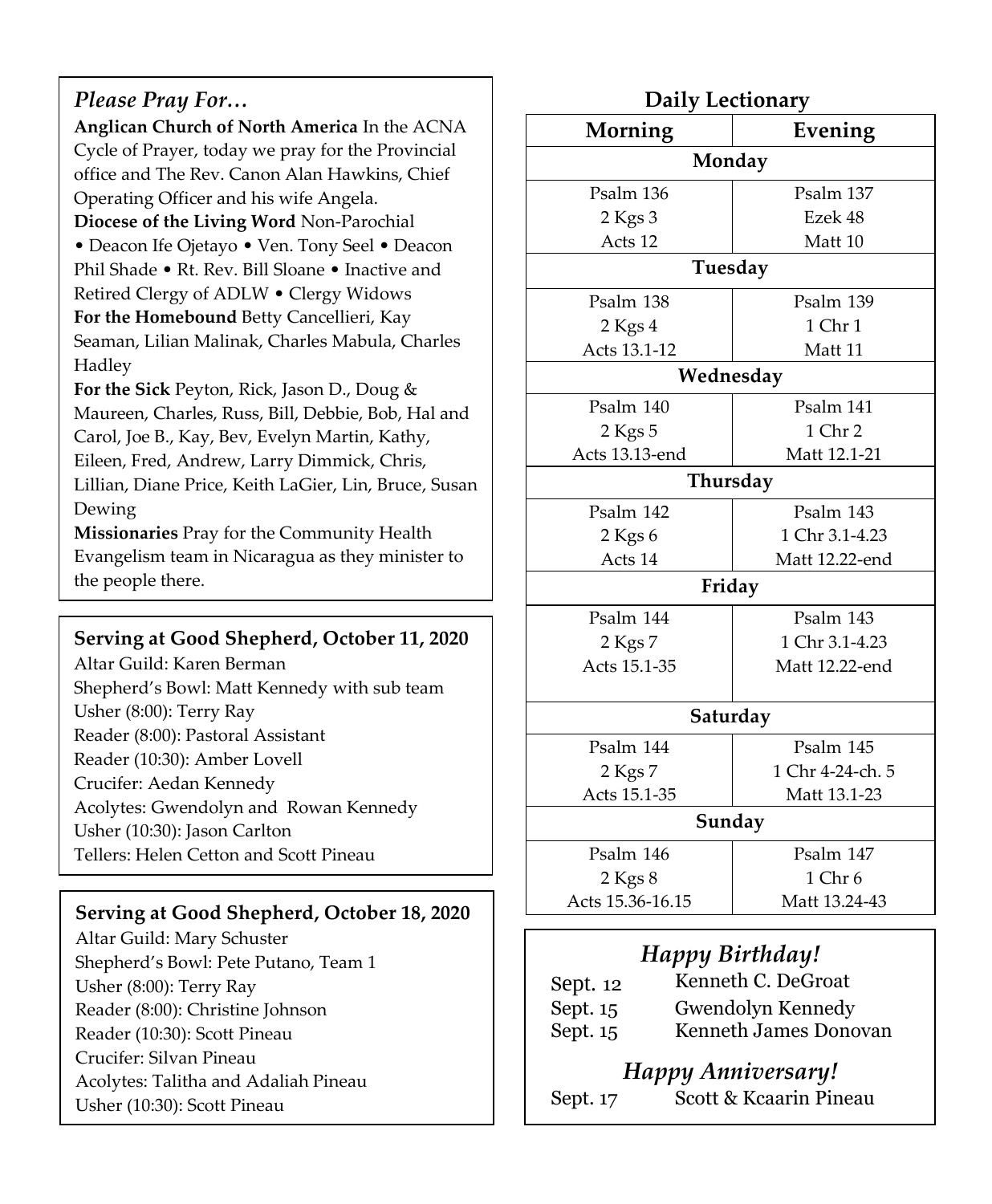**Youth Group** is cancelled for this Sunday. Meetings will resume next Sunday, October 18th. **Mission Groups** exist to bring glory to God as we help each other become more like Christ for the sake of His kingdom and church. If you are looking for a way to get involved, grow in community, and deepen your understanding of God's word, Mission Groups are for you. And we are excited to start them up again this month! Please consider the list below, and if you are interested in joining any particular group, please contact that leader. If you have any questions, or would like to host or lead a group yourself, please talk with Jonathan Groves.

All Mission Groups will begin meeting between September 20-26.

#### **Vestal Eastside**

Leader: Ben Murphy Host: The Murphys Time: Mondays @ 6:30pm Location: 3109 Burris, Apt 4, Vestal, NY

#### **Binghamton Southside**

Leaders: Carrie Nelson and Jonathan Groves Host: Kariah Manwaring Time: Tuesdays @ 7:00pm Location: Good Shepherd Parish Hall

#### **Binghamton Westside**

Leaders: Tyler Van Fossen and Liz Hull Host: The Van Fossens Time: Wednesdays @ 7:00pm Location: 65 Beethoven St. Binghamton, NY

#### **Vestal 4-Corners**

Leader: Chris Emmons Host:The Emmons Time: Wednesdays @ 7:00pm Location: 3105 King St., Endicott, NY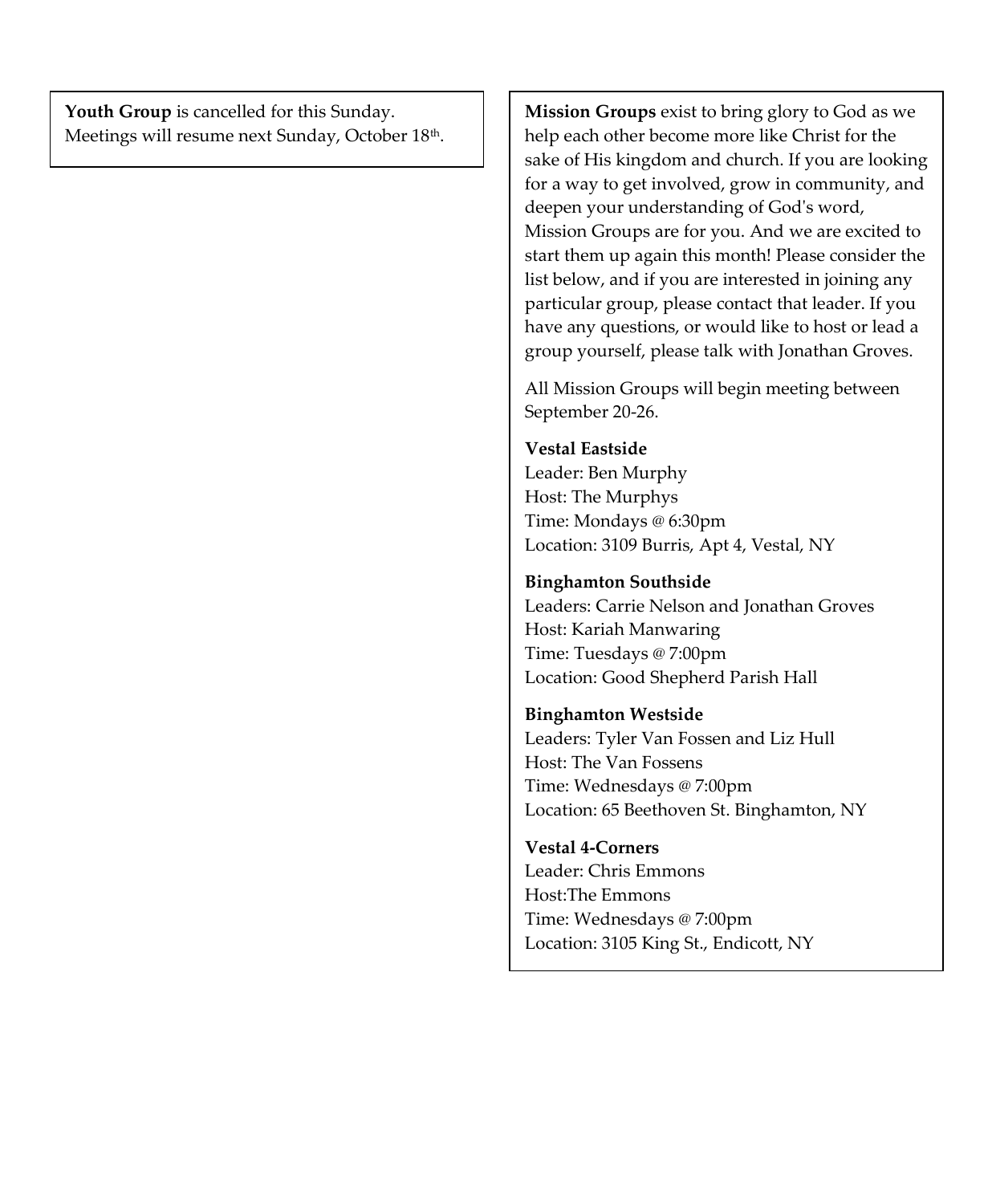# **Holy Eucharist**

**Prelude** *Pastorale in F Major*

**Processional** *Rejoice the Lord is King*

# **The Acclamation and Collect for Purity**

*The people stand* *Celebrant* Blessed be God, the Father, the Son and the Holy Spirit. *People* **And blessed be his kingdom, now and forever. Amen.**

 $A$ lmighty God, to you all hearts are open, all desires known, and from you no secrets are hid:

Cleanse the thoughts of our hearts by the inspiration of your Holy Spirit, that we may perfectly love you, and worthily magnify your holy Name; through Christ our Lord. *Amen.*

# T**he Summary of the Law**

Jesus said: You shall love the Lord your God with all your heart and with all your soul and with all your mind. This is the great and first commandment. And a second is like it: You shall love your neighbor as yourself. On these two commandments depend all the Law and the Prophets.

*Matthew 22:37-40*

# **Gloria in Excelsis**

Glory to God in the highest, and peace to his people on earth. Lord God, heavenly King, almighty God and Father, we worship you, we give you thanks, we praise you for your glory. Lord Jesus Christ, only Son of the Father, Lord God, Lamb of God, you take away the sin of the world: have mercy on us; you are seated at the right hand of the Father: receive our prayer. For you alone are the Holy One, you alone are the Lord, you alone are the Most High, Jesus Christ, with the Holy Spirit, in the glory of God the Father. Amen.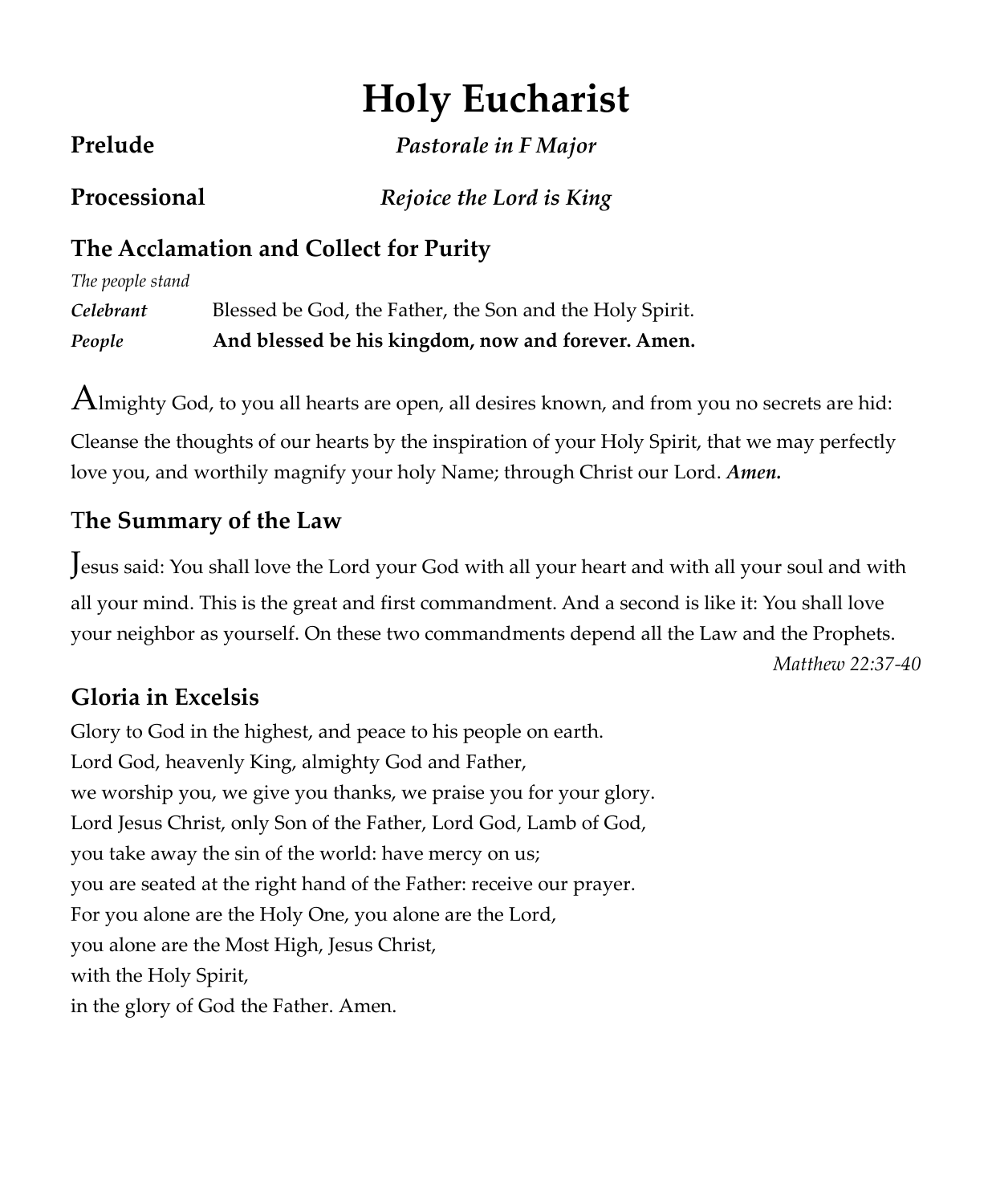# **The Collect of the Day**

| Celebrant | The Lord be with you. |
|-----------|-----------------------|
| People    | And with your spirit. |
| Celebrant | Let us pray.          |

O God, our refuge and strength, true source of all godliness: Graciously hear the devout prayers of your Church, and grant that those things which we ask faithfully, we may obtain effectually; through Jesus Christ our Lord, who lives and reigns with you and the Holy Spirit, one God, now and for ever. **Amen.**

#### **The Lessons**

*The people sit for the reading of the lessons.*

# **The First Lesson**

#### **Isaiah 25:1-9**

O Lord, you are my God; I will exalt you; I will praise your name, for you have done wonderful things, plans formed of old, faithful and sure. For you have made the city a heap, the fortified city a ruin; the foreigners' palace is a city no more; it will never be rebuilt. Therefore strong peoples will glorify you; cities of ruthless nations will fear you. For you have been a stronghold to the poor, a stronghold to the needy in his distress, a shelter from the storm and a shade from the heat; for the breath of the ruthless is like a storm against a wall, like heat in a dry place. You subdue the noise of the foreigners; as heat by the shade of a cloud, so the song of the ruthless is put down. On this mountain the Lord of hosts will make for all peoples a feast of rich food, a feast of well-aged wine,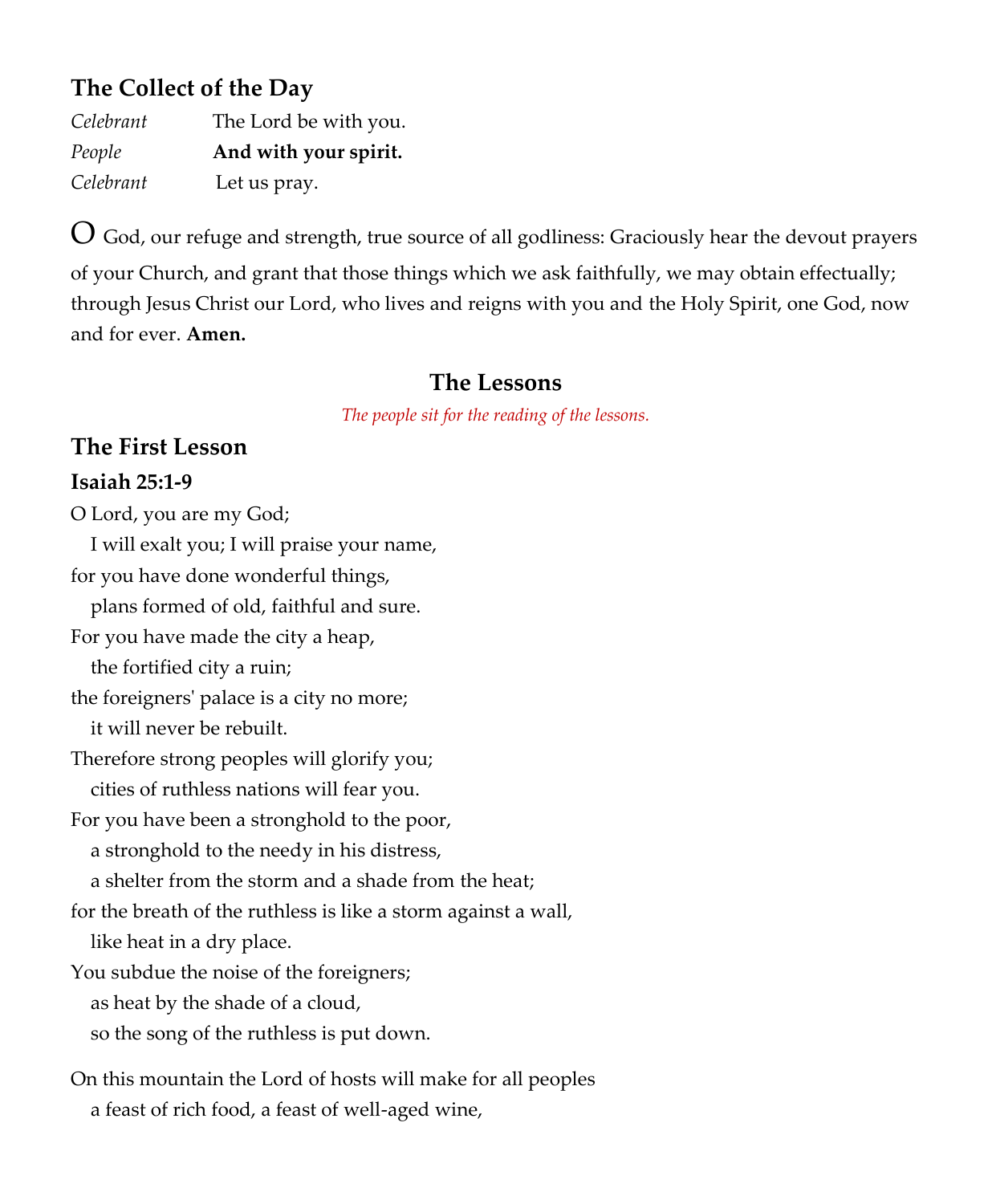of rich food full of marrow, of aged wine well refined.

And he will swallow up on this mountain

the covering that is cast over all peoples,

the veil that is spread over all nations.

He will swallow up death forever;

and the Lord God will wipe away tears from all faces,

and the reproach of his people he will take away from all the earth,

for the Lord has spoken.

It will be said on that day,

"Behold, this is our God; we have waited for him, that he might save us.

This is the Lord; we have waited for him;

let us be glad and rejoice in his salvation."

# *Reader* The Word of the Lord. *People* **Thanks be to God.**

#### **Psalm 23**

| The LORD is my shepherd; *           |
|--------------------------------------|
| therefore I can lack nothing.        |
| He shall feed me in green pastures * |

- **<sup>2</sup>**He shall feed me in green pastures \* and lead me forth beside the waters of comfort.
- <sup>3</sup> He shall refresh my soul \* and bring me forth in the paths of righteousness for his Name's sake.
- **<sup>4</sup>**Even though I walk through the valley of the shadow of death, I will fear no evil, \* for you are with me; your rod and your staff comfort me.
- <sup>5</sup> You shall prepare a table before me, in the presence of those who trouble me; <sup>\*</sup> you have anointed my head with oil, and my cup shall be full.
- <sup>6</sup> Surely your goodness and mercy shall follow me all the days of my life,  $*$ and I will dwell in the house of the LORD for ever.

# **The Second Lesson**

## **Philippians 4:4-13**

Rejoice in the Lord always; again I will say, rejoice. Let your reasonableness be known to everyone. The Lord is at hand; do not be anxious about anything, but in everything by prayer and supplication with thanksgiving let your requests be made known to God. And the peace of God, which surpasses all understanding, will guard your hearts and your minds in Christ Jesus.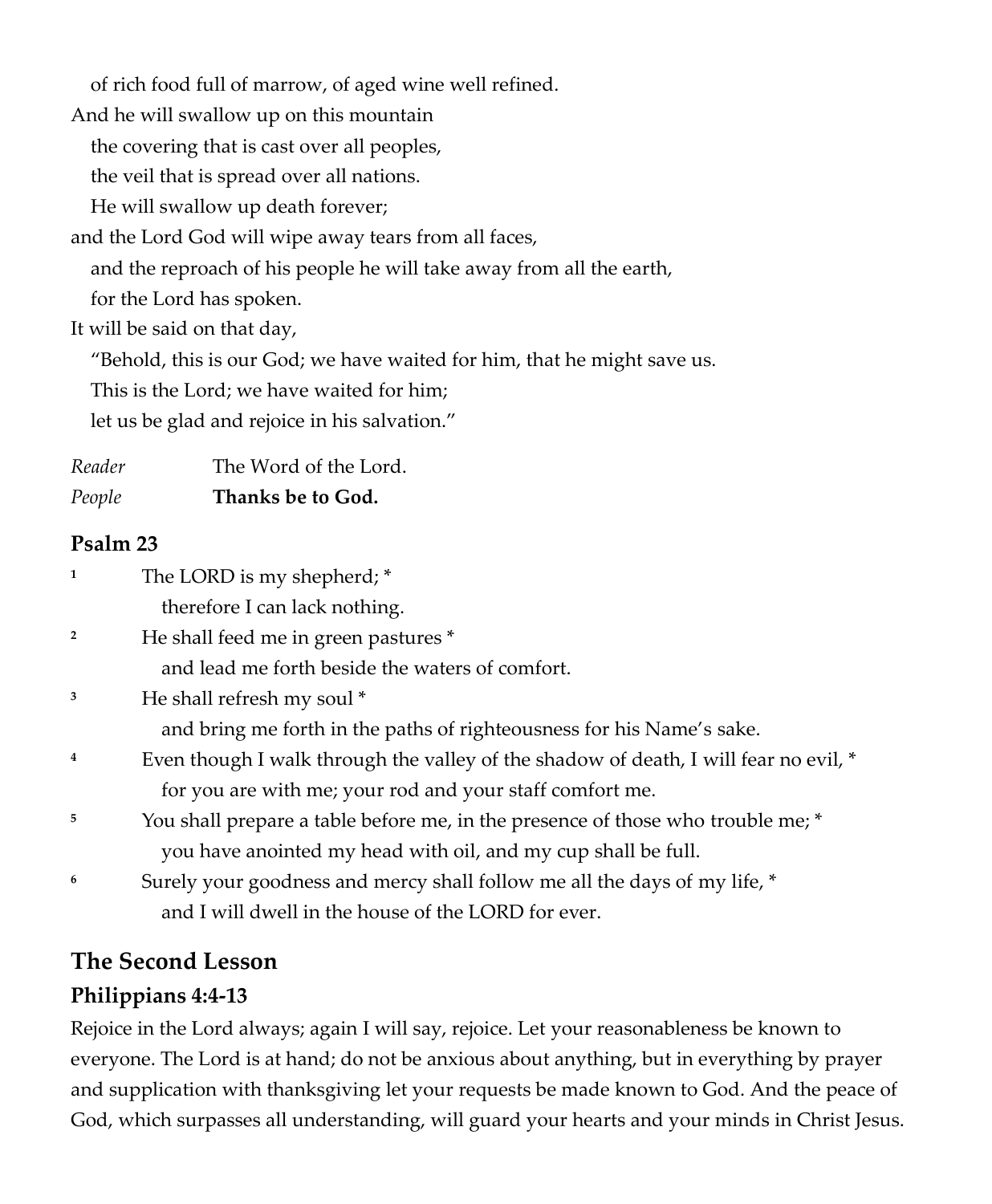Finally, brothers, whatever is true, whatever is honorable, whatever is just, whatever is pure, whatever is lovely, whatever is commendable, if there is any excellence, if there is anything worthy of praise, think about these things. What you have learned and received and heard and seen in me—practice these things, and the God of peace will be with you.

I rejoiced in the Lord greatly that now at length you have revived your concern for me. You were indeed concerned for me, but you had no opportunity. Not that I am speaking of being in need, for I have learned in whatever situation I am to be content. I know how to be brought low, and I know how to abound. In any and every circumstance, I have learned the secret of facing plenty and hunger, abundance and need. I can do all things through him who strengthens me.

| Reader | The Word of the Lord. |
|--------|-----------------------|
| People | Thanks be to God.     |

# **The Gospel**

*The people stand facing the procession Celebrant* The Holy Gospel of our Lord Jesus Christ according to John. *People* **Glory to You, Lord Christ.**

#### **John 16:29-33**

His disciples said, "Ah, now you are speaking plainly and not using figurative speech! Now we know that you know all things and do not need anyone to question you; this is why we believe that you came from God." Jesus answered them, "Do you now believe? Behold, the hour is coming, indeed it has come, when you will be scattered, each to his own home, and will leave me alone. Yet I am not alone, for the Father is with me. I have said these things to you, that in me you may have peace. In the world you will have tribulation. But take heart; I have overcome the world."

*Celebrant* The Gospel of the Lord. *People* **Praise to you, Lord Christ.**

**The Sermon The Rev. Matthew Kennedy** 

# **The Nicene Creed**

*The people stand, if able*

*Celebrant* Let us confess our faith in the words of the Nicene Creed:

 $W$ e believe in one God, the Father, the Almighty, maker of heaven and earth, of all that is, visible and invisible.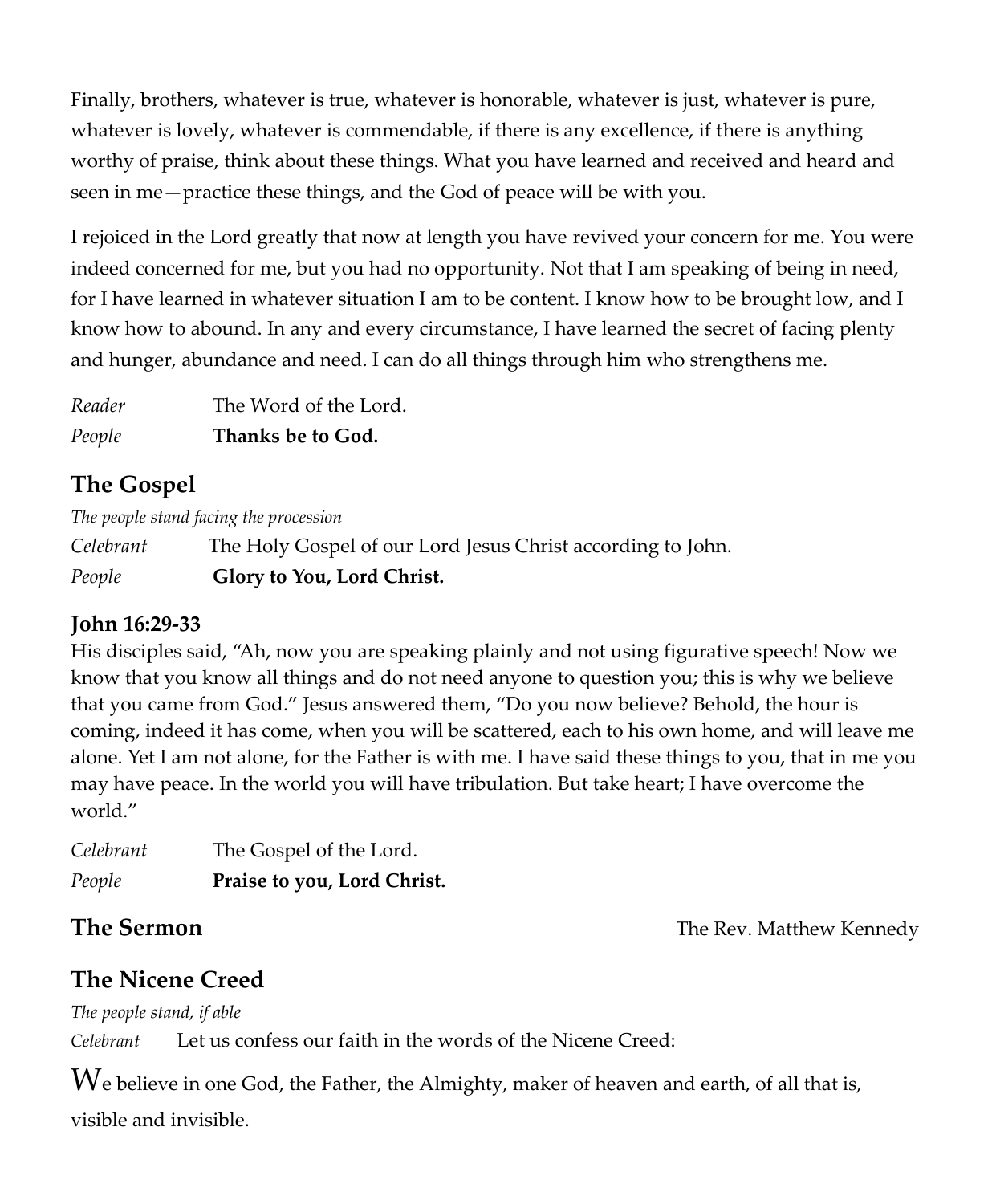We believe in one Lord, Jesus Christ, the only-begotten Son of God, eternally begotten of the Father, God from God, Light from Light, true God from true God, begotten, not made, of one Being with the Father. Through him all things were made. For us and for our salvation he came down from heaven: was incarnate from the Holy Spirit and the Virgin Mary, and was made man.

For our sake he was crucified under Pontius Pilate; he suffered death and was buried. On the third day he rose again in accordance with the Scriptures; he ascended into heaven and is seated at the right hand of the Father. He will come again in glory to judge the living and the dead, and his kingdom will have no end.

We believe in the Holy Spirit, the Lord, the giver of life, who proceeds from the Father and the Son. Who, with the Father and the Son, is worshiped and glorified, who has spoken through the Prophets.

We believe in one holy catholic and apostolic Church. We acknowledge one baptism for the forgiveness of sins. We look for the resurrection of the dead, and the life of the world to come. *Amen.*

# **The Prayers of the People**

Let us pray for the Church and for the world, saying, *"hear our prayer."* 

For the peace of the whole world, and for the well-being and unity of the people of God.

*Reader* Lord, in your mercy: *People* **Hear our prayer.** 

For Foley Beach, our Archbishop, and Julian Dobbs, our Bishop, and for all the clergy and people of our Diocese and Congregation.

*Reader* Lord, in your mercy: *People* **Hear our prayer.** 

For all those who proclaim the Gospel at home and abroad; and for all who teach and disciple others.

*Reader* Lord, in your mercy: *People* **Hear our prayer.** 

For our brothers and sisters in Christ who are persecuted for their faith.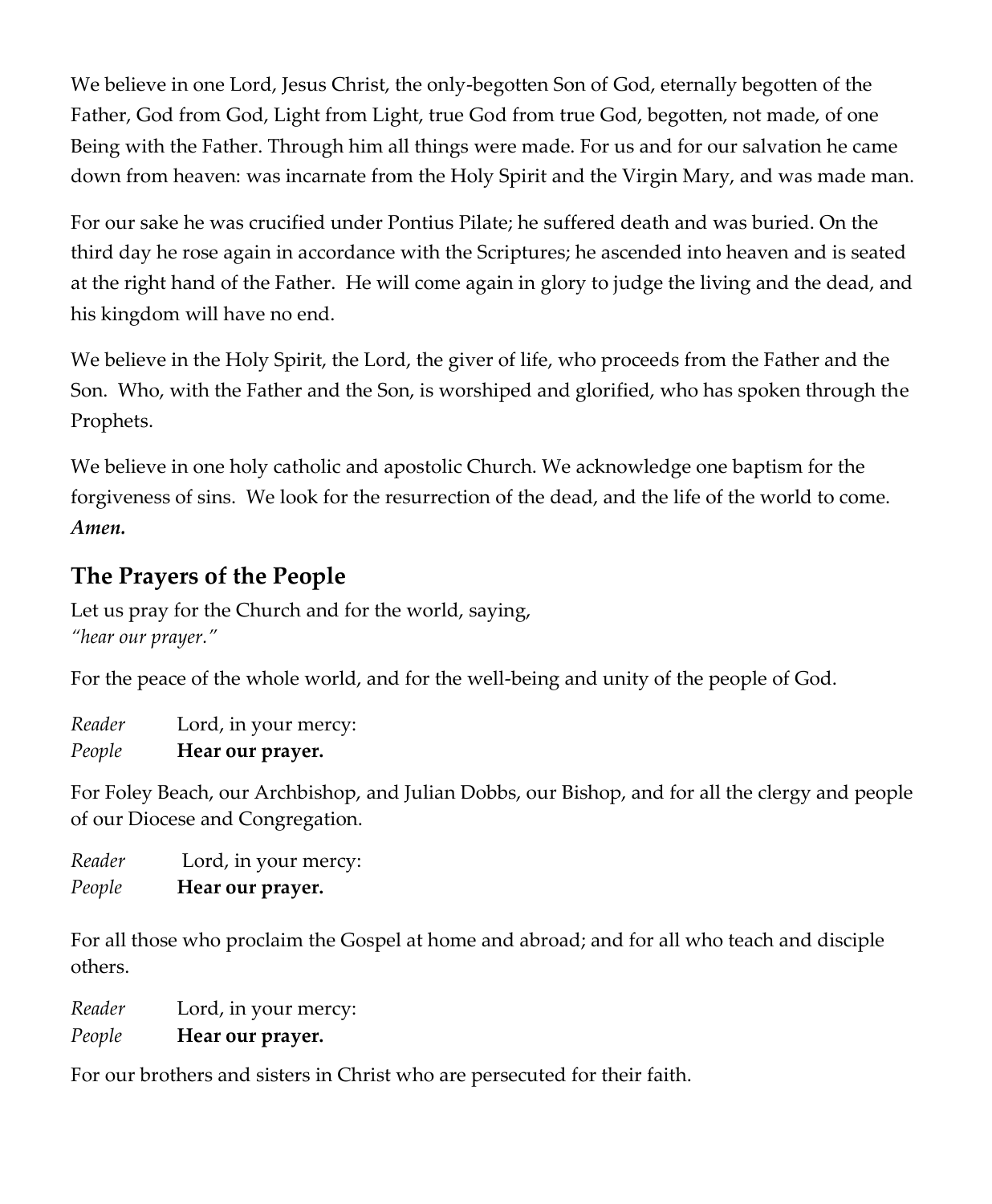*Reader* Lord, in your mercy: *People* **Hear our prayer.** 

For our nation, for those in authority, and for all in public service especially our President, Mr. Donald Trump.

*Reader* Lord, in your mercy: *People* **Hear our prayer.**

For all those who are in trouble, sorrow, need, sickness, or any other adversity.

*Reader* Lord, in your mercy: *People* **Hear our prayer.**

We bless your holy Name for all your servants who departed this life in your faith and fear, praying you would grant us grace to follow their good examples, that with them we might partake in your heavenly kingdom.

I invite you to add your own additional prayers and thanksgivings at this time*.*

Heavenly Father, grant these our prayers for the sake of Jesus Christ, our only Mediator and Advocate, who lives and reigns with you in the unity of the Holy Spirit, one God, now and for ever. **Amen.**

# **The Confession of Sin**

*Celebrant* Let us confess our sins against God and our neighbors. *The people kneel if able and pray together*

Almighty God, Father of our Lord Jesus Christ, maker of all things, judge of all people: We acknowledge and bewail our manifold sins and wickedness, which we from time to time most grievously have committed, by thought, word, and deed, against your divine Majesty, provoking most justly your wrath and indignation against us. We do earnestly repent, and are heartily sorry for these our misdoings; the remembrance of them is grievous unto us, the burden of them is intolerable.

Have mercy upon us, have mercy upon us, most merciful Father; for your Son our Lord Jesus Christ's sake, forgive us all that is past; and grant that we may ever hereafter serve and please you in newness of life, to the honor and glory of your Name; through Jesus Christ our Lord. Amen.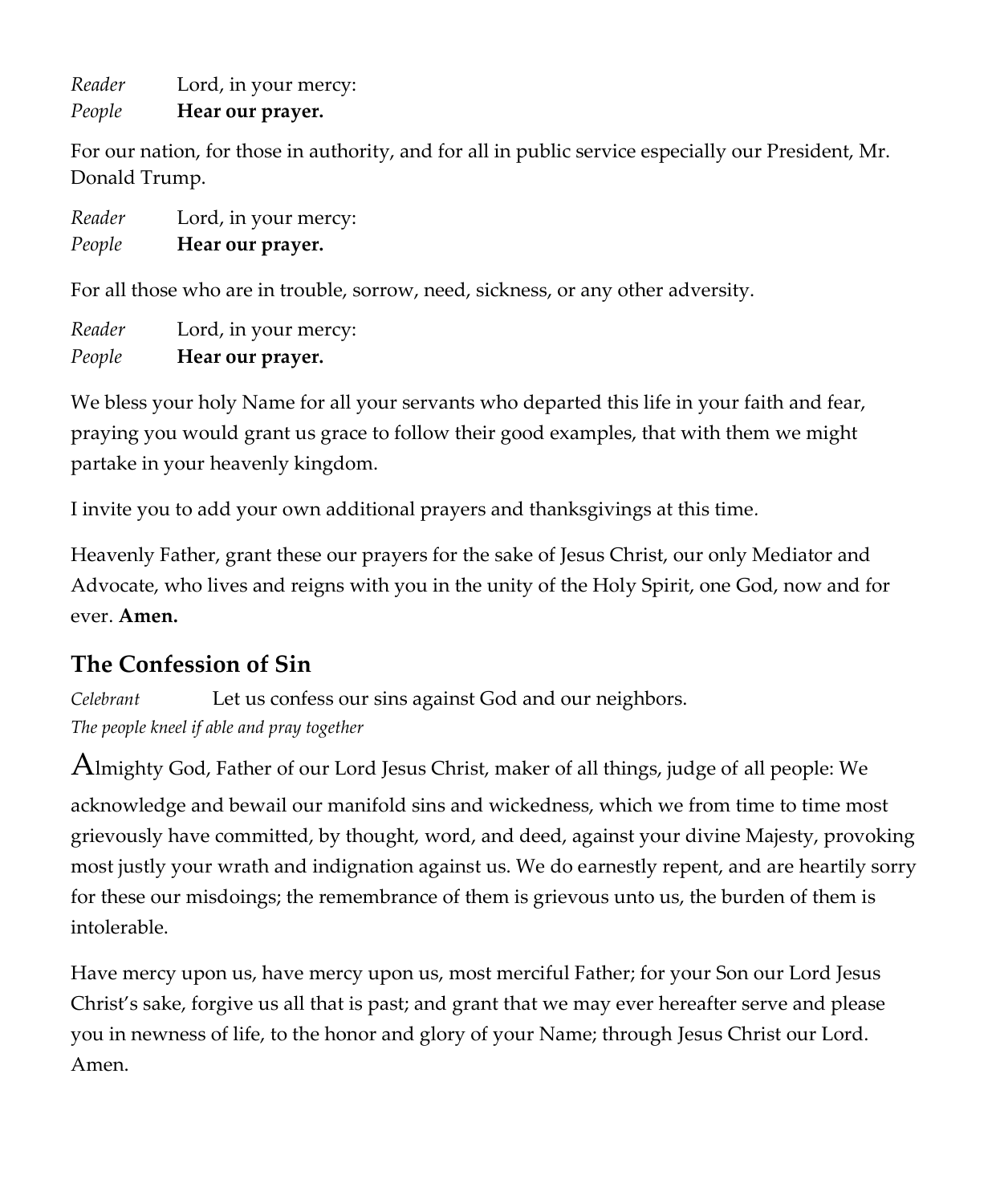#### *Celebrant stands and says*

Almighty God, our heavenly Father, who in his great mercy has promised forgiveness of sins to all those who sincerely repent and with true faith turn to him, have mercy upon you, pardon and deliver you from all your sins, confirm and strengthen you in all goodness, and bring you to everlasting life; through Jesus Christ our Lord. *Amen.*

### **The Comfortable Words**

*The Celebrant says* Hear the Word of God to all who truly turn to him.

If anyone sins, we have an advocate with the Father, Jesus Christ the righteous. He is the propitiation for our sins, and not for ours only but also for the sins of the whole world.

~*1 John 2:1-2*

#### **The Peace**

*Celebrant* The peace of the Lord be always with you. *People* **And with your spirit.** *Then the Celebrants and People may greet one another in the name of the Lord.*

### **Announcements**

## **Birthdays and Anniversaries**

## **The Offertory**

*Celebrant* Ascribe to the Lord the glory due his name; bring an offering, and come into his courts!

# **Offertory Music** *Finlandia (Be Still My Soul) The King of Love, My Shepherd Is*

*\*If you are a guest with us today, please do not feel obligated to give an offering. If you are a regular attender at Good Shepherd, you may give your tithe in several ways. There is an offering box at the rear of the sanctuary where you may drop your tithe, or you can mail checks to 360 Conklin Avenue, Binghamton, NY, 13903. You can also give online throug[h Breeze](https://goodshepherdbinghamton.breezechms.com/give/online) or you can text a donation through Breeze at 607-882-6551. Good Shepherd also has a PayPal account. If you choose to give vi[a PayPal](https://www.paypal.me/GSBinghamton?utm_source=unp&utm_medium=email&utm_campaign=PPC000654&utm_unptid=42acbf38-6ada-11ea-b9a4-b875c0f50354&ppid=PPC000654&cnac=US&rsta=en_US&cust=8MVRVDQC795TS&unptid=42acbf38-6ada-11ea-b9a4-b875c0f50354&calc=69b6c6cb4a105&unp_tpcid=ppme-social-business-profile-created&page=main:email:PPC000654:::&pgrp=main:email&e=cl&mchn=em&s=ci&mail=sys) you can avoid fees by paying directly from your bank. Be sure to uncheck the box that says, "paying for goods and services" at the bottom or paypal will charge Good Shepherd a fee. As always, thank you for your great generosity and kind support.*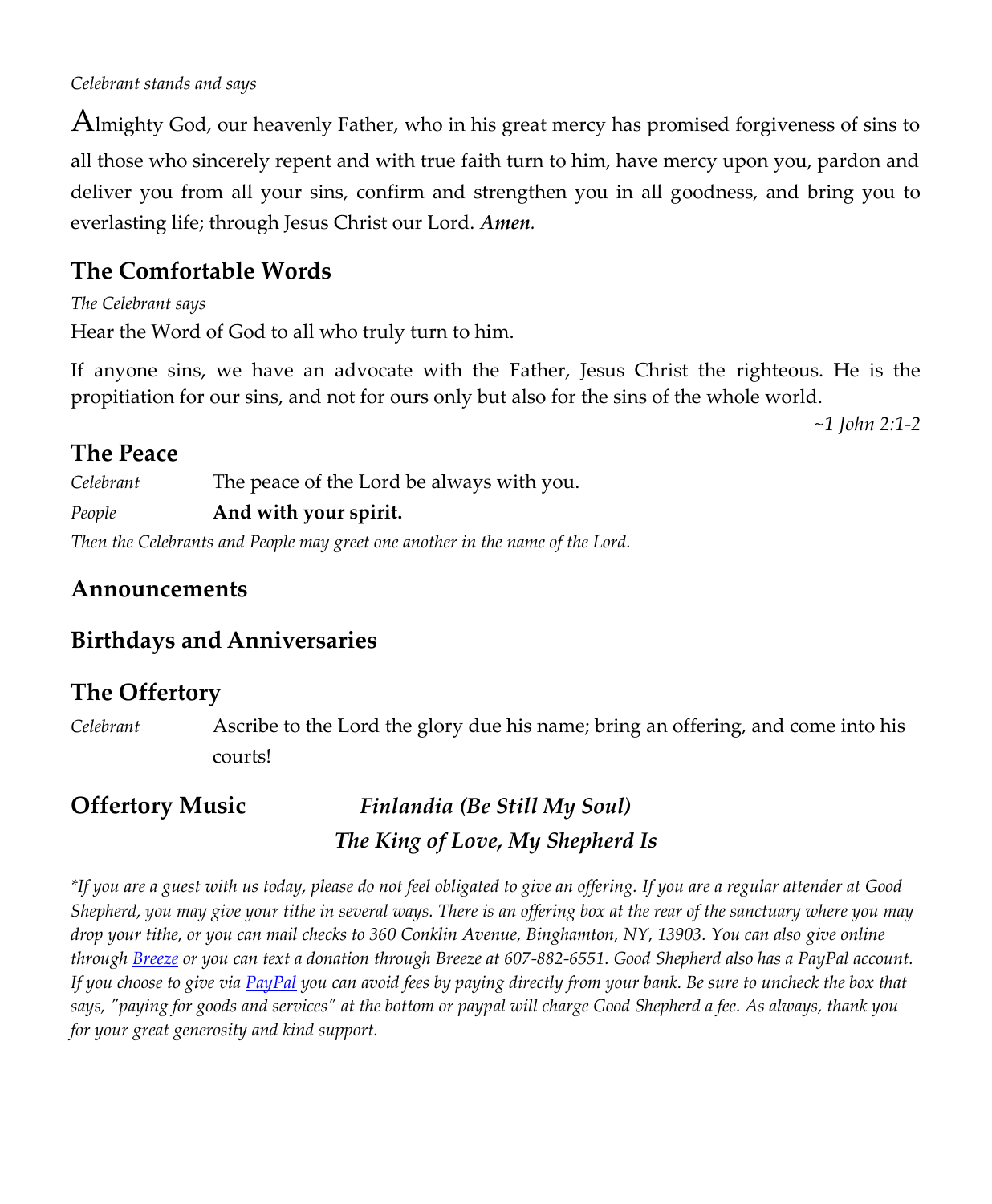# **The Presentation of the Gifts**

| People           | And of thine own have we given thee. |
|------------------|--------------------------------------|
| Celebrant        | All things come of thee O Lord       |
| The People Stand |                                      |

# **The Great Thanksgiving**

| Celebrant | The Lord be with you.                   |
|-----------|-----------------------------------------|
| People    | And with your spirit.                   |
| Celebrant | Lift up your hearts.                    |
| People    | We lift them to the Lord.               |
| Celebrant | Let us give thanks to the Lord our God. |
| People    | It is just and right so to do.          |

#### *Then, facing the Table, the Celebrant proceeds*

It is right, and a good and joyful thing, always and everywhere to give thanks to you, Father Almighty, Creator of heaven and earth.

Through Jesus Christ our Lord, who on the first day of the week overcame death and the grave, and by his glorious resurrection opened to us the way of everlasting life.

Therefore we praise you, joining our voices with Angels and Archangels and with all the company of heaven, who for ever sing this hymn to proclaim the glory of your Name:

## **The Sanctus**

*The people remain standing and say*

Holy, Holy, Holy Lord God of power and might Heaven and Earth are full of your glory Hosanna in the Highest. Blessed is he who comes in the name of the Lord Hosanna in the Highest, Hosanna in the Highest.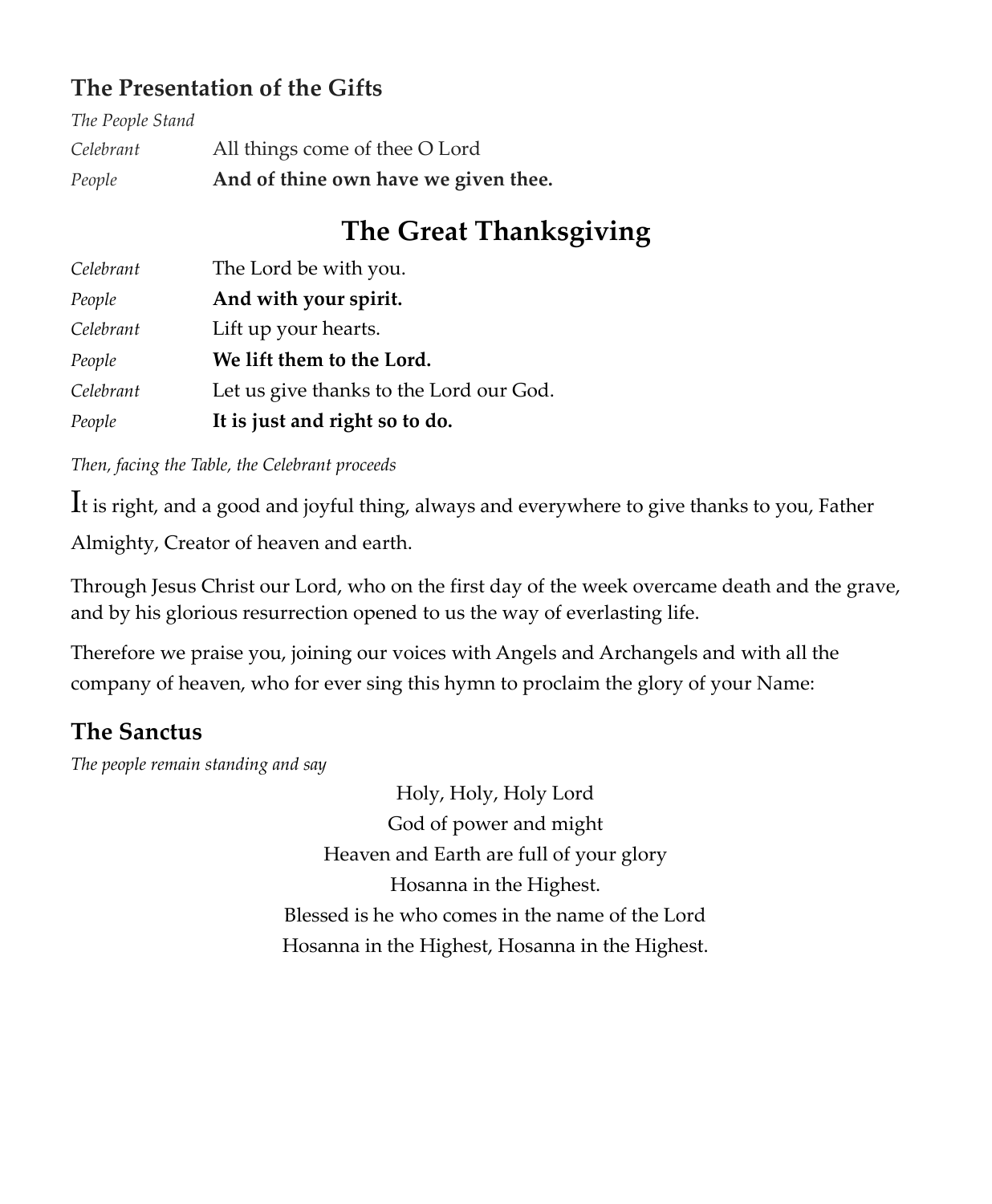#### *The people kneel. The Celebrant continues*

All praise and glory is yours, O God our heavenly Father, for in your tender mercy, you gave your only Son Jesus Christ to suffer death upon the cross for our redemption. He made there, by his one oblation of himself once offered, a full, perfect, and sufficient sacrifice, oblation, and satisfaction, for the sins of the whole world; and he instituted, and in his Holy Gospel commanded us to continue, a perpetual memory of his precious death and sacrifice, until his coming again.

And now, O merciful Father; in your great goodness, we ask you to bless and sanctify, with your Word and Holy Spirit, these gifts of bread and wine, that we, receiving them according to your Son our Savior Jesus Christ's holy institution, in remembrance of his death and passion, may be partakers of his most blessed Body and Blood.

 $F$  or on the night that he was betrayed, our Lord Jesus Christ took bread; and when he had given thanks, he broke it, and gave it to his disciples, saying, "Take, eat; this is my Body which is given for you: Do this in remembrance of me." Likewise, after supper, Jesus took the cup, and when he had given thanks, he gave it to them, saying, "Drink this, all of you; for this is my Blood of the New Covenant, which is shed for you, and for many, for the forgiveness of sins: Whenever you drink it, do this in remembrance of me." Therefore we proclaim the mystery of faith

#### *Celebrant and People say together*

Christ has died, Christ is risen, Christ will come again

And here we offer and present to you, O Lord, ourselves, our souls and bodies, to be a reasonable, holy, and living sacrifice; humbly pleading that all those who shall partake of this Holy Communion may worthily receive the most precious Body and Blood of your Son Jesus Christ; that, by the Holy Spirit, we may be filled with your grace and heavenly benediction, and made one body with him, so that he may dwell in us, and we in him.

By him, and with him, and in him, in the unity of the Holy Spirit, all honor and glory is yours, Almighty Father, now and forever. *Amen.*

And now, as our Savior Christ has taught us, we are bold to pray: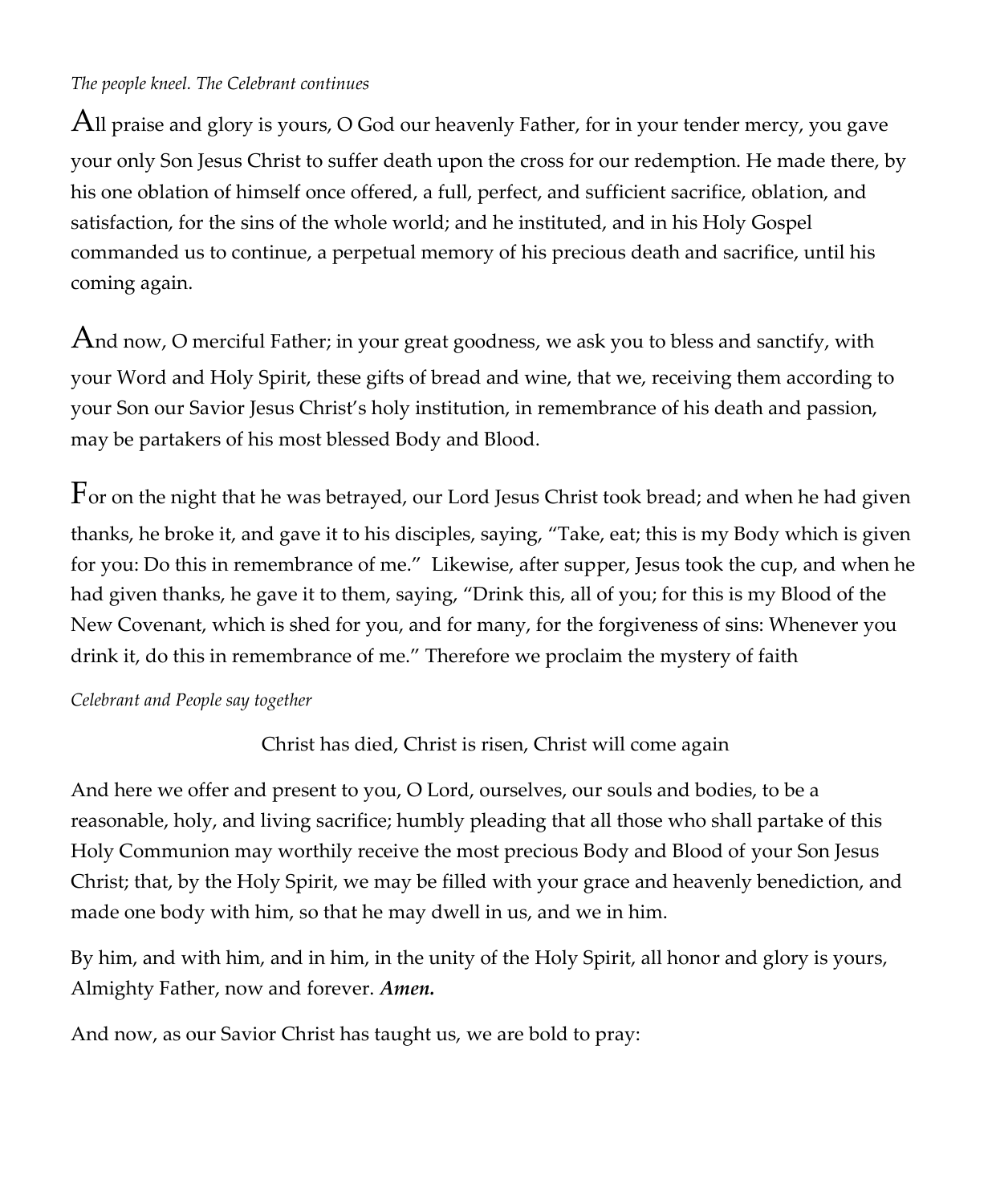# **The Lord's Prayer**

*The people remain kneeling, and say*

Our Father, who art in heaven, hallowed be thy Name. Thy kingdom come, thy will be done, on earth as it is in heaven. Give us this day our daily bread. And forgive us our trespasses, as we forgive those who trespass against us. And lead us not into temptation, but deliver us from evil. For thine is the kingdom, and the power, and the glory, forever and ever. Amen.

# **The Fraction**

*The people remain kneeling and say*

*Celebrant* Alleluia. Christ our Passover Lamb has been sacrificed, once for all upon the Cross.

*People* **Therefore let us keep the feast. Alleluia.**

# **The Prayer of Humble Access**

*Celebrant and people say together*

We do not presume to come to this your Table, O merciful Lord, trusting in our own righteousness, but in your manifold and great mercies. We are not worthy so much as to gather up the crumbs under your Table. But you are the same Lord whose property is always to have mercy. Grant us, therefore, gracious Lord, so to eat the flesh of your dear Son Jesus Christ, and to drink his blood, that we may evermore dwell in him, and he in us. *Amen.*

# **The Communion of the People**

*All Christians baptized in any denomination and in good standing with their home church are welcome to take Communion. If you are unable to take communion for any reason, you are warmly invited to the rail for a prayer and blessing: just place your hands across your chest and one of the pastors will bless and pray for you. If you are in a wheelchair or are unable to come forward for any reason, please let an usher know and we will bring the Sacrament to you in your pew. Gluten free wafers are available upon request when you come forward.*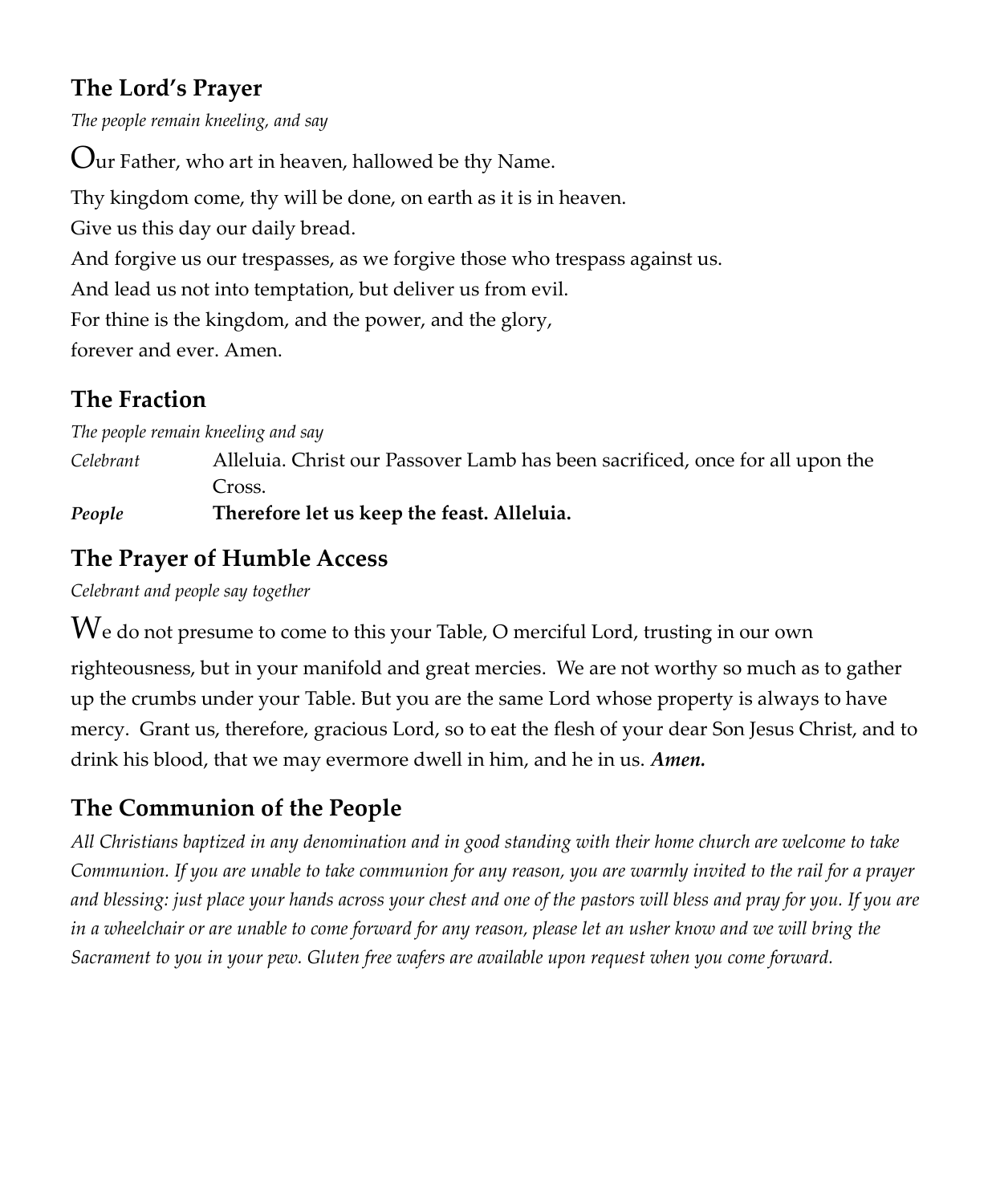# **The Invitation**

*Celebrant*

The Gifts of God for the people of God. Take them in remembrance that Christ died for you, and feed on him in your hearts, by faith, with thanksgiving.



#### *Verse 4*

*And when my days are gone My strength is failing He'll carry me along Through death's unveiling Earth's struggles overcome Heaven's journey just begun To search Christ's depths and ever to follow To search Christ's depths and ever to follow*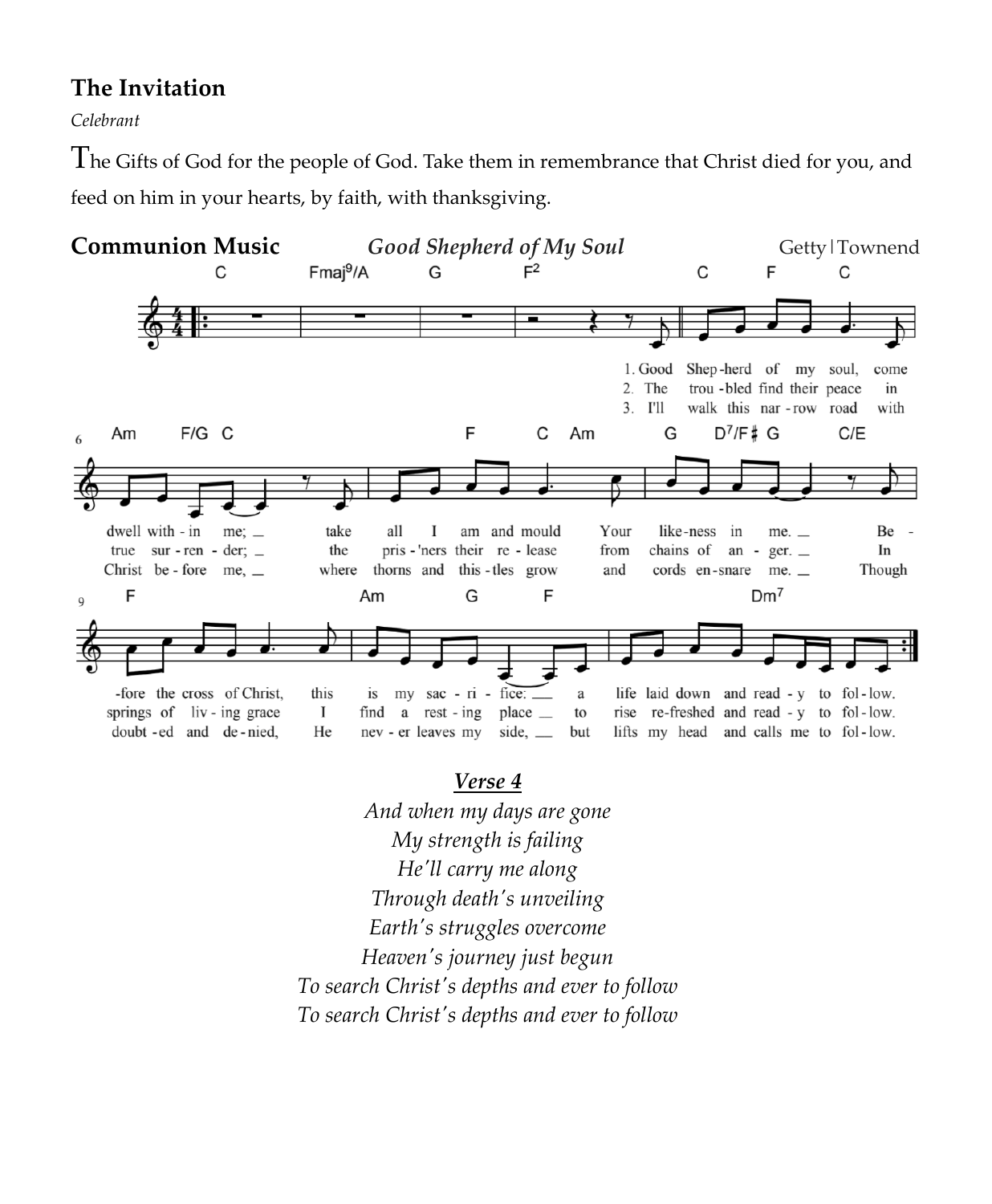# **The Post-Communion Prayer**

*The people kneel.* 

*Celebrant* The Lord be with you. *People* **And with your spirit.**

#### *Celebrant and People*

Almighty and ever-living God, we thank you for feeding us, in these holy mysteries, with the spiritual food of the most precious Body and Blood of your Son our Savior Jesus Christ; and for assuring us, through this Sacrament, of your favor and goodness towards us; and that we are true members of the mystical body of your Son, the blessed company of all faithful people; and are also heirs, through hope, of your everlasting kingdom. And we humbly ask you, heavenly Father, to assist us with your grace, that we may continue in that holy fellowship, and do all such good works as you have prepared for us to walk in; through Jesus Christ our Lord, to whom with you and the Holy Spirit, be all honor and glory, now and forever. Amen.

# **The Blessing**

#### *Celebrant*

The peace of God, which passes all understanding, keep your hearts and minds in the knowledge and love of God, and of his Son Jesus Christ our Lord; and the blessing of God Almighty, the Father, the Son, and the Holy Spirit, be upon you, and remain with you forever and ever. *Amen.*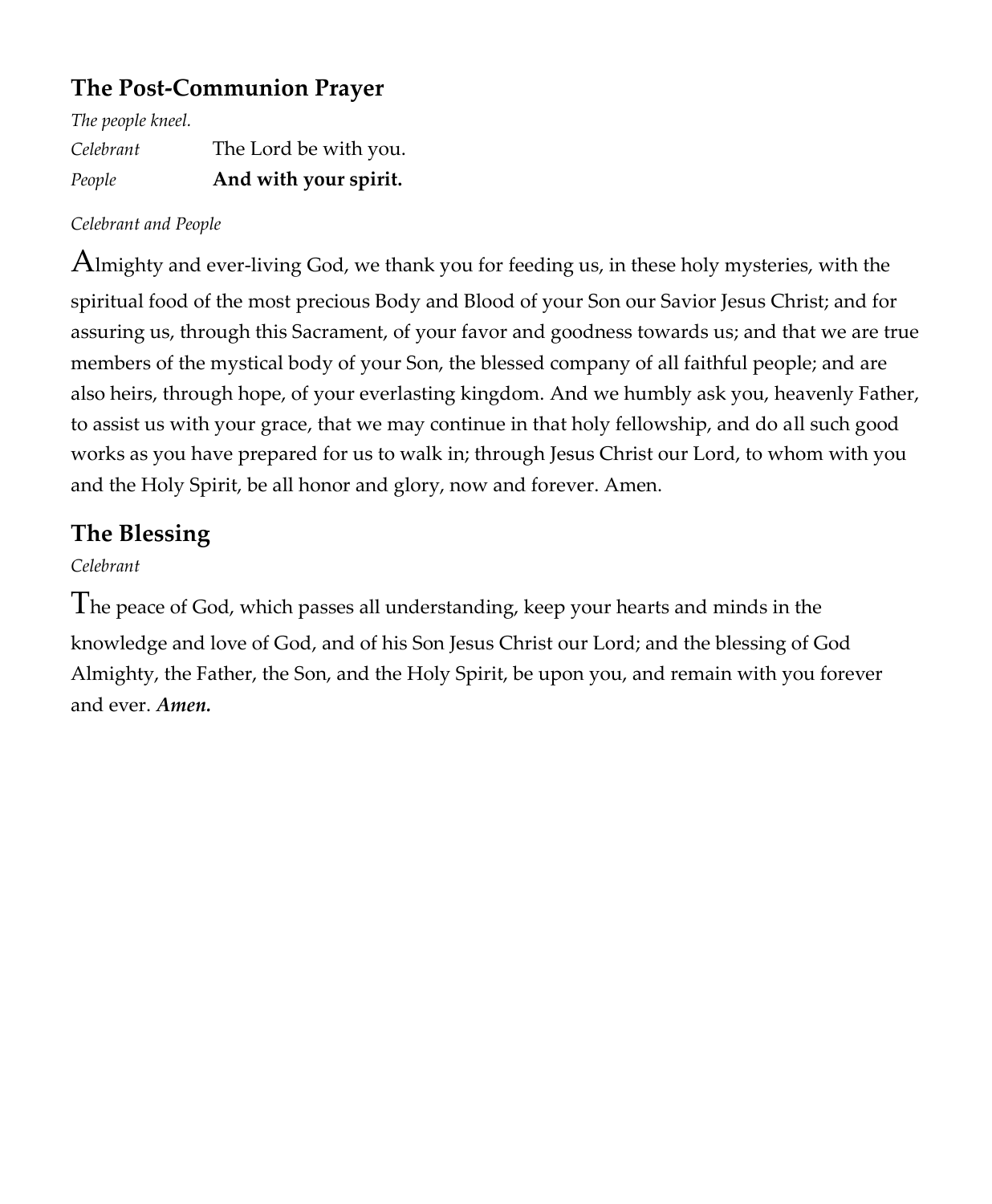**Recessional** *Guide Me O Thou Great Jehovah*

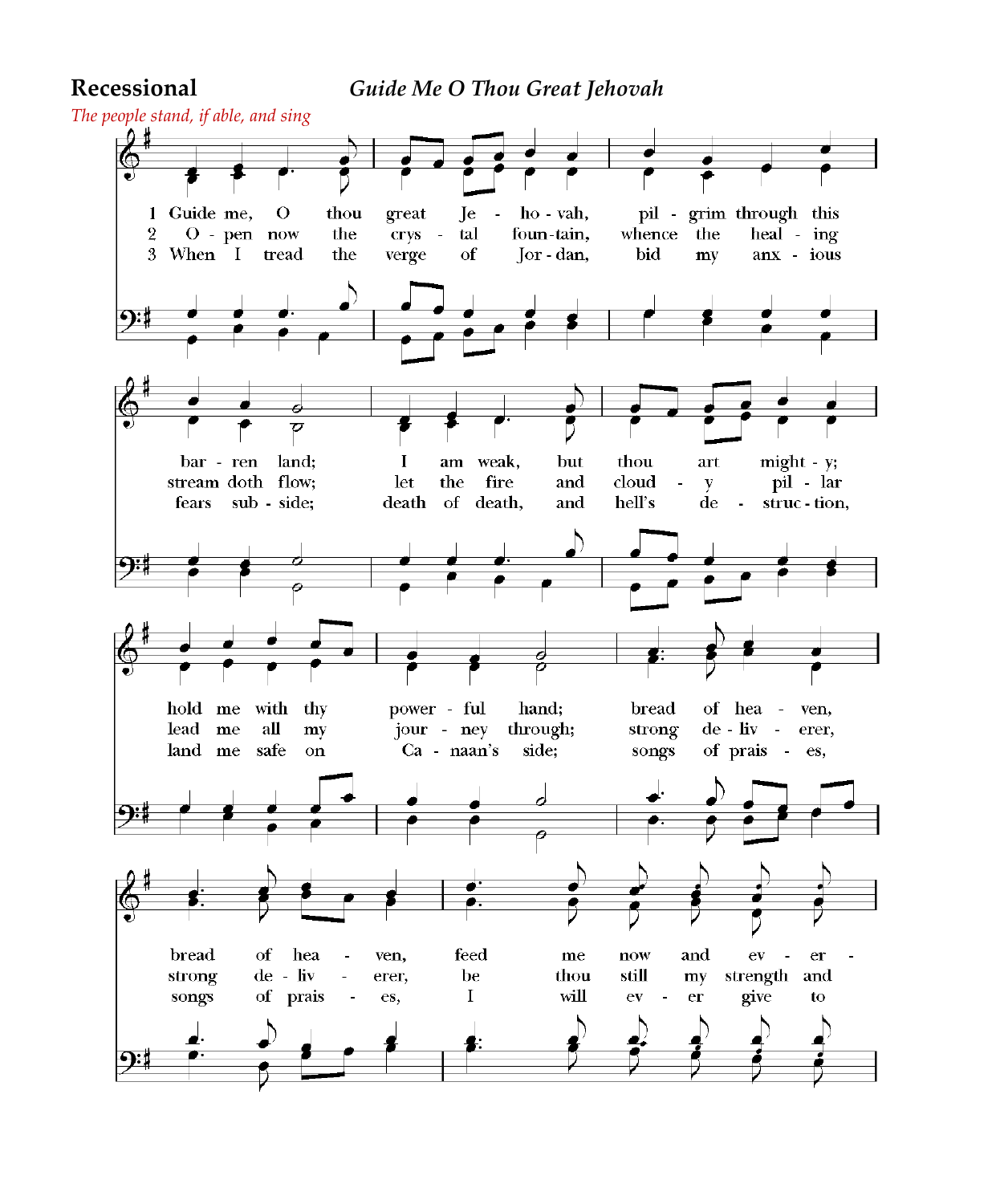

### **The Dismissal**

*Celebrant* Let us go forth into the world, rejoicing in the power of the Holy Spirit. Alleluia, Alleluia.

*People* **Thanks be to God. Alleluia, Alleluia.**

#### **Postlude** *Pastorale in F Major*

*Thank you for worshiping at Anglican Church of The Good Shepherd this morning!*

*We would be so grateful if you would deposit your used bulletins in one of the recycling bins located near the exits of the sanctuary as you pass by.*